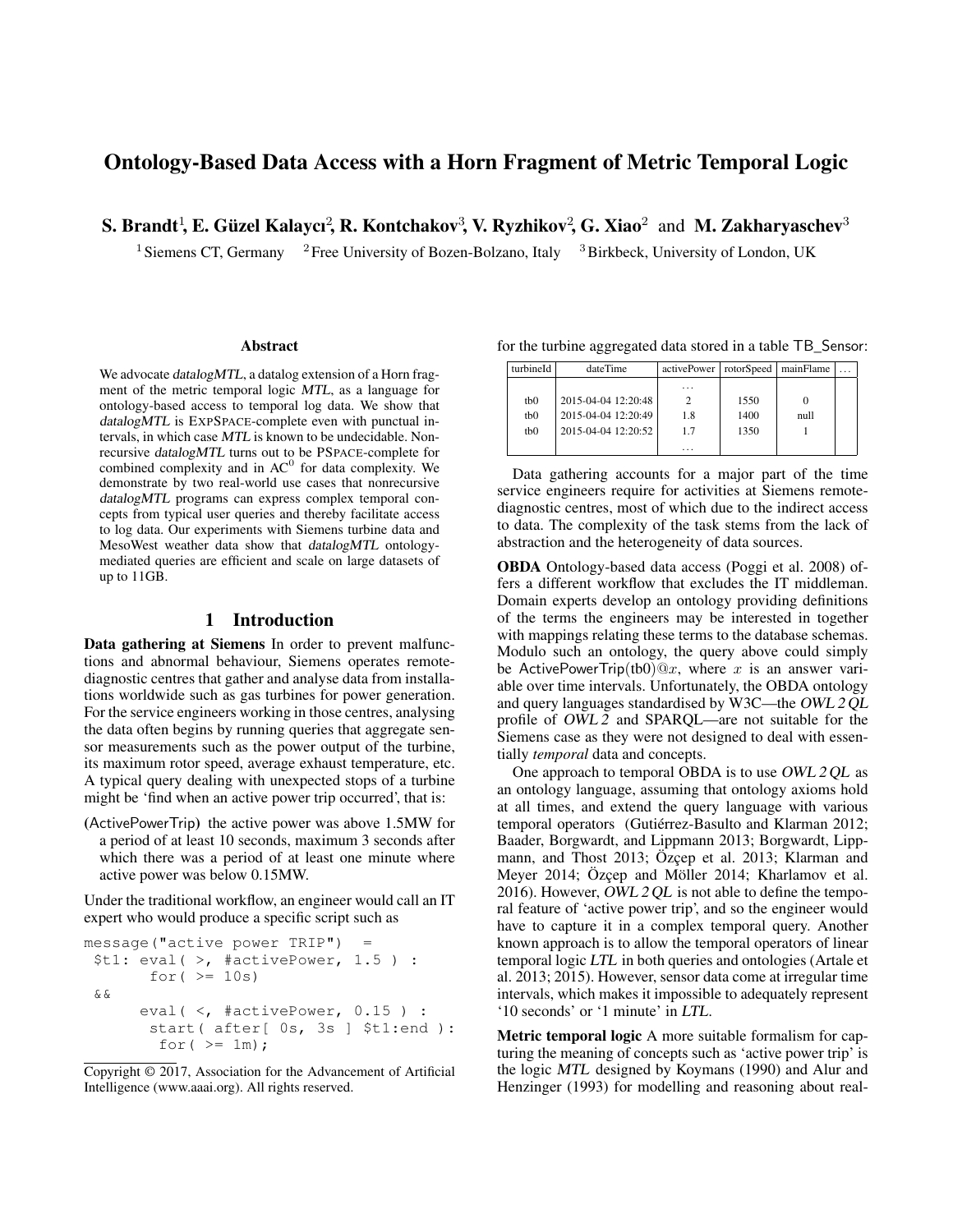time systems. MTL can be interpreted over the reals ( $\mathbb{R}, \leq$ ) and allows formulas such as  $\boxminus_{[1.5,3]} \varphi$  (or  $\ominus_{[1.5,3]}$ ) that hold at a moment t iff  $\varphi$  holds at every (respectively, some) moment in the interval  $[t - 3, t - 1.5]$ , which can easily capture the temporal feature of 'active power trip'. Unfortunately, MTL turns out to be undecidable (Alur and Henzinger 1993) and EXPSPACE-complete if punctual operators such as  $\ominus_{[1,1]}$ are disallowed (Alur, Feder, and Henzinger 1996).

Our contribution In this paper, we first investigate the Horn fragment of MTL (without diamond operators in the head of rules) and its datalog extension datalogMTL, where 'active power trip' can be defined by the rule

$$
\mathsf{ActivePowerTrip}(v) \gets \mathsf{Turbine}(v) \; \wedge \;
$$

$$
\boxminus_{[0,1m]} \mathsf{ActivePowerBelow} 0.15(v) \wedge \\
$$

$$
\Leftrightarrow_{[60s,63s]} \boxminus_{[0,10s]} \mathsf{ActivePowerAbove1.5}(v), \quad (1)
$$

which is assumed to hold at all times. We show that answering ontology-mediated queries  $(\Pi, G(v)@x)$  is EXPSPACEcomplete, where  $\Pi$  is a datalogMTL program,  $G(v)$  a goal with individual variables  $v$ , and  $x$  a variable for intervals during which  $G(v)$  holds. We also observe that hornMTL becomes undecidable if diamond operators are allowed in the head of rules.

From the practical point of view, most interesting are nonrecursive datalogMTL queries, where query answering is in AC<sup>0</sup> for data complexity and PSPACE-complete for combined complexity (even NP-complete if the arity of predicates is bounded). In this case, we develop a query answering algorithm that can be implemented in standard SQL (with window functions). We also present a framework for practical OBDA with nonrecursive datalogMTL queries and temporal log data stored in databases as above. Finally, we evaluate our framework on two use cases. We develop a datalogMTL ontology for temporal concepts used in typical queries at Siemens (e.g., NormalStop that takes place if events ActivePowerOff, MainFlameOff, CoastDown6600to1500, and CoastDown1500to200 happen in a certain temporal pattern). We also create a weather ontology defining standard meteorological concepts such as Hurricane (HurricaneForceWind, wind with the speed above 118 km/h, lasting at least 1 hour). Using Siemens sensor databases and MesoWest historical records of the weather stations across the US, we experimentally demonstrate that our algorithm is efficient in practice and scales on large datasets of up to 11GB.

## 2 DatalogMTL

In our applications, the intended flow of time is the real numbers  $\mathbb R$  (but the results of this section hold also for the rational numbers  $\mathbb{Q}$ ). By an *interval*,  $\iota$ , we mean any nonempty subset of R of the form  $[t_1, t_2]$ ,  $[t_1, t_2)$ ,  $(t_1, t_2]$  or  $(t_1, t_2)$ with  $t_1, t_2 \in \mathbb{Q} \cup \{-\infty, \infty\}$  and  $t_1 \leq t_2$  (we identify  $(t, ∞]$  with  $(t, ∞)$ ,  $[-∞, t]$  with  $(-∞, t]$ , etc.). A *range*,  $\varrho$ , is an interval with non-negative endpoints. The end-points of intervals and ranges are represented in binary. An *individual term*,  $\tau$ , is an individual variable, v, or a constant, c. A datalogMTL *program*, Π, is a finite set of *rules* of the form

$$
A^+ \leftarrow A_1 \wedge \cdots \wedge A_k \quad \text{or} \quad \perp \leftarrow A_1 \wedge \cdots \wedge A_k,
$$

where  $k \geq 1$ , each  $A_i$  is either an inequality  $\tau \neq \tau'$  or defined by the grammar

$$
A \ ::= P(\tau_1,\ldots,\tau_m) \ | \ \boxplus_{\varrho} A \ | \ \boxminus_{\varrho} A \ | \ \Diamond_{\varrho} A \ | \ \Diamond_{\varrho} A
$$

and  $A^+$  does not contain any diamond operators  $\mathcal{L}_{\alpha}$  and  $\mathcal{L}_{\alpha}$ . The atoms  $A_1, \ldots, A_k$  constitute the *body* of the rule, while  $A^+$  or  $\perp$  its *head*. As usual, we assume that every variable in the head of a rule also occurs in its body.

A *data instance*, D, is a finite set of *facts* of the form  $P(c)@i$ , where  $P(c)$  is a ground atom and  $i$  is an interval, stating that  $P(c)$  holds throughout  $\iota$ .

An *interpretation*,  $\mathfrak{M}$ , is based on a *domain*  $\Delta \neq \emptyset$  (for the individual variables and constants). For any  $m$ -ary predicate P, m-tuple a from  $\Delta$ , and moment of time  $t \in \mathbb{R}$ , the interpretation M specifies whether P is *true on* a *at* t, in which case we write  $\mathfrak{M}, t \models P(\mathbf{a})$ . Let  $\nu$  be an *assignment* of elements of  $\Delta$  to the individual variables (we adopt the standard name assumption:  $\nu(c) = c$ , for every individual constant  $c$ ). We then set inductively:

$$
\mathfrak{M}, t \models^{\nu} P(\tau) \quad \text{iff} \quad \mathfrak{M}, t \models P(\nu(\tau)),
$$
\n
$$
\mathfrak{M}, t \models^{\nu} \tau \neq \tau' \quad \text{iff} \quad \nu(\tau) \neq \nu(\tau'),
$$
\n
$$
\mathfrak{M}, t \models \boxplus_{\varrho} A \quad \text{iff} \quad \mathfrak{M}, s \models A \text{ for all } s \text{ with } s - t \in \varrho,
$$
\n
$$
\mathfrak{M}, t \models \boxplus_{\varrho} A \quad \text{iff} \quad \mathfrak{M}, s \models A \text{ for all } s \text{ with } t - s \in \varrho,
$$
\n
$$
\mathfrak{M}, t \models \bigoplus_{\varrho} A \quad \text{iff} \quad \mathfrak{M}, s \models A \text{ for some } s \text{ with } s - t \in \varrho,
$$
\n
$$
\mathfrak{M}, t \models \bigoplus_{\varrho} A \quad \text{iff} \quad \mathfrak{M}, s \models A \text{ for some } s \text{ with } t - s \in \varrho.
$$

We say that  $\mathfrak{M}$  *satisfies*  $\Pi$  *under*  $\nu$  if, for all  $t \in \mathbb{R}$  and all rules  $A \leftarrow A_1 \wedge \cdots \wedge A_k$  in  $\Pi$ , we have

$$
\mathfrak{M}, t \models^{\nu} A \quad \text{whenever} \quad \mathfrak{M}, t \models^{\nu} A_i \text{ for } 1 \le i \le k
$$

(as usual  $\mathfrak{M}, t \not\models^{\nu} \bot$ ).  $\mathfrak{M}$  is a *model* of  $\Pi$  and  $\mathcal D$  if it satisfies  $\Pi$  under every assignment, and  $\mathfrak{M}, t \models P(c)$  for any  $P(c) @$ *ι* in D and any  $t \in \iota$ .  $\Pi$  and D are *consistent* if they have a model.

Note that ranges  $\rho$  in the temporal operators can be punctual [t, t], in which case  $\boxplus_{[t,t]}A$  is equivalent to  $\bigoplus_{[t,t]}A$ , and  $\boxminus_{[t,t]} A$  to  $\bigcirc_{[t,t]} A$ .

A datalogMTL query takes the form  $(\Pi, \mathbf{q}(v, x))$ , where  $q(v, x) = Q(\tau) \Omega x$ , for some predicate Q, v is a tuple of individual variables occurring in the terms  $\tau$ , and x and *interval variable.* A *certain answer* to  $(\Pi, \boldsymbol{q}(\boldsymbol{v}, x))$  over a data instance D is a pair  $(c, t)$  such that c is a tuple of constants from  $D$  (of the same length as v),  $\iota$  an interval and, for any  $t \in \iota$  and any model  $\mathfrak{M}$  of  $\Pi$  and  $\mathcal{D}$ , we have  $\mathfrak{M}, t \models^{\nu} Q(\tau)$ , where  $\nu$  maps  $\upsilon$  to  $\upsilon$ . For example, suppose D consists of the facts Turbine(tb0) $@(-\infty, \infty)$ , ActivePowerAbove1.5(tb0)@[13:00:00, 13:00:15), Active-PowerBelow0.15(tb0)@[13:00:17, 13:01:25), and  $\Pi$  is just rule (1). Then any subinterval of  $[13:01:17, 13:01:18)$  is a certain answer to  $(\Pi,$  ActivePowerTrip(tb0) $@x$ ).

By *answering* datalogMTL *queries* we understand the problem of checking whether a given pair  $(c, \iota)$  is a certain answer to a given datalogMTL query  $(\Pi, \boldsymbol{q}(\boldsymbol{v}, x))$  over a given data instance  $D$ . Our first result is the following theorem, which is to be put in the context of undecidability of MTL over  $\mathbb R$ , and its EXPSPACE-completeness over the integers Z (Alur and Henzinger 1993).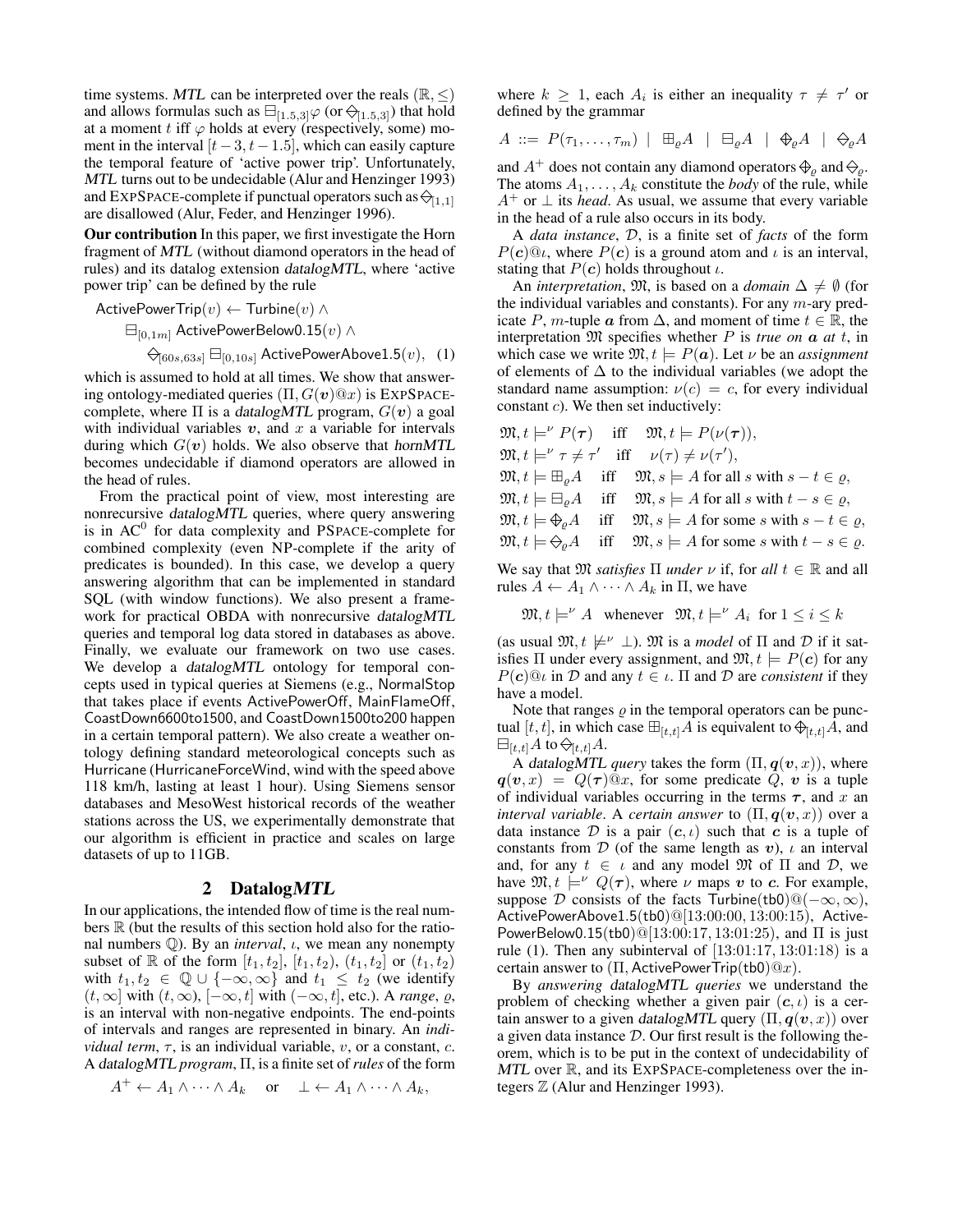Theorem 1. *Answering* datalogMTL *queries is* EXPSPACE*complete* (*even in the propositional case*) *for combined complexity.*

To give the intuition behind the proof, we note first that every datalogMTL program Π can be transformed (using polynomially-many fresh predicates) to a datalogMTL program in *normal form* that contains only rules of the form

$$
P(\boldsymbol{\tau}) \leftarrow \bigwedge_{i \in I} P_i(\boldsymbol{\tau}_i), \qquad \bot \leftarrow \bigwedge_{i \in I} P_i(\boldsymbol{\tau}_i), \tag{2}
$$

$$
\boxplus_{\varrho} P(\boldsymbol{\tau}) \leftarrow P'(\boldsymbol{\tau}'), \qquad \boxminus_{\varrho} P(\boldsymbol{\tau}) \leftarrow P'(\boldsymbol{\tau}'), \qquad (3)
$$

$$
P(\boldsymbol{\tau}) \leftarrow \mathbb{H}_{\varrho} P'(\boldsymbol{\tau}'), \qquad P(\boldsymbol{\tau}) \leftarrow \mathbb{H}_{\varrho} P'(\boldsymbol{\tau}') \qquad (4)
$$

and gives the same certain answers as Π. For example, the rule  $P(\tau) \leftarrow P_1(\tau_1) \wedge \bigcirc_{\rho} P_2(\tau_2)$  can be replaced by  $P(\tau) \leftarrow P_1(\tau_1) \wedge P_2'(\tau_2)$  and  $\mathbb{E}_{\varrho} P_2'(\tau_2) \leftarrow P_2(\tau_2)$ , where  $P'_2$  is a fresh predicate of the same arity as  $P_2$ .

We now require the following notation. Given an interval  $\iota$  and a range  $\rho$ , we set

$$
\iota + \varrho = \{ t + k \mid t \in \iota \text{ and } k \in \varrho \}.
$$

For example, if  $\iota = (\iota_b, \iota_e)$  and  $\varrho = [\varrho_b, \varrho_e]$ , then  $\iota + \varrho$  is the interval  $(\iota_b + \varrho_b, \iota_e + \varrho_e)$ ; if  $\iota = [\iota_b, \iota_e]$  and  $\varrho = [\varrho_b, \varrho_e]$ , then  $\iota + \varrho = [\iota_b + \varrho_b, \iota_e + \varrho_e]$ . Next, by  $\iota - \varrho$  we denote

the maximal interval  $\iota'$  such that  $\iota' + \varrho = \iota$ .

Note that  $\iota - \varrho$  is only defined if there is  $t'$  such that  $t' + k \in \iota$ , for  $k \in \varrho$ , in which case we write  $\varrho \preceq \iota$ . If  $\varrho \preceq \iota$ , then  $\iota'$  is defined uniquely. For example, if  $\iota = (\iota_b, \iota_e)$  and  $\varrho =$  $[\varrho_b, \varrho_e]$  with  $\varrho \preceq \iota$ , then  $\iota - \varrho$  is the interval  $(\iota_b - \varrho_b, \iota_e - \varrho_e);$ if  $\iota = (\iota_b, \iota_e)$  and  $\varrho = (\varrho_b, \varrho_e)$  with  $\varrho \preceq \iota$ , then  $\iota - \varrho =$  $[\iota_b - \varrho_b, \iota_e - \varrho_e].$ 

Now, given a data instance  $D$ , we denote by  $\Pi(D)$  the closure (by transfinite induction) of  $D$  under the rules:

- (coal) if  $P(c) @i_i \in D$ , for  $i \in I$ , and  $\bigcap_{i \in I} i_i \neq \emptyset$ , then we add  $P(c)$   $\cup$ <sub>i $\in$ I</sub>  $\iota_i$  to  $\mathcal D$  (overlapping intervals  $\iota_i$  are coalesced into their union);
- (horn) if  $P(c) \leftarrow \bigwedge_{i \in I} P_i(c_i)$  is an instance of a rule in  $\Pi$  with  $P_i(c_i)@i_i$  in  $D$  and  $\bigcap_{i \in I} i_i \neq \emptyset$ , then we add  $P(\boldsymbol{c})@ \bigcap_{i \in I} \iota_i$  to  $\mathcal{D};$
- $(\Box_{\varrho} \leftarrow)$  if  $\boxplus_{\varrho} P(c) \leftarrow P'(c')$  is an instance of a rule in  $\Pi$ with  $P'(c')@i \in \mathcal{D}$ , then we add  $P(c)@i \in \mathcal{D}$  to  $\mathcal D$  (and similarly for  $\boxminus_{\rho} P(c) \leftarrow P'(c')$ );
- $(\leftarrow \Box_{\rho})$  if  $P(c) \leftarrow \Box_{\rho} P'(c')$  is an instance of a rule in  $\Pi$ with  $P'(c')@i \in \mathcal{D}$  and  $\varrho \preceq \iota$ , then we add  $P(c)@(\iota - \varrho)$ to D (and similarly for  $P(\vec{c}) \leftarrow \boxminus_{\rho} P'(c')$ ).

Define a *canonical interpretation*  $\mathfrak{C}_{\Pi, \mathcal{D}}$  whose object domain consists of the individual constants in  $\Pi$  and  $D$ , and  $\mathfrak{C}_{\Pi,\mathcal{D}}, t \models P(c)$  iff  $P(c) @ \iota \in \Pi(\mathcal{D})$ , for some  $\iota \ni t$ .

**Lemma 2.** (*i*) *If*  $\perp$   $\mathbb{Q}_l \in \Pi(\mathcal{D})$  *for some ι, then*  $\Pi$  *and*  $\mathcal{D}$  *are inconsistent*; *otherwise*,  $\mathfrak{C}_{\Pi, \mathcal{D}}$  *is the minimal model of*  $\Pi$  *and D* in the sense that  $P(c) @ i \in \Pi(\mathcal{D})$  implies  $\mathfrak{M}, t \models P(c)$ , *for any model*  $\mathfrak{M}$  *of*  $\Pi$  *and*  $\mathcal{D}$  *and any*  $t \in \iota$ .

(*ii*) *A pair*  $(c, \iota)$  *is a certain answer to*  $(\Pi, \mathbf{q}(v, x))$  *over D* consistent with  $\Pi$  iff  $\mathfrak{C}_{\Pi, \mathcal{D}}$ ,  $t \models q(c)$  for all  $t \in \iota$ .

Let 1 be the greatest common divisor of the (rational) numbers in  $\Pi$  and  $\mathcal D$ . Let grid $(\Pi, \mathcal D)$  be the closure of these numbers under the operations  $+1$  and  $-1$ . It is not hard to see that the order (grid( $\Pi, \mathcal{D}$ ),  $\leq$ ) is isomorphic to ( $\mathbb{Z}, \leq$ ).

**Lemma 3.** *For any ground*  $P(c)$  *and any*  $t \in \text{grid}(\Pi, \mathcal{D})$ *, we either have*  $\mathfrak{C}_{\Pi,\mathcal{D}}, t' \models P(c)$ *, for all*  $t' \in (t, t + 1)$ *, or*  $\mathfrak{C}_{\Pi,\mathcal{D}}, t' \not\models P(c)$ , for all  $t' \in (t, t + 1)$ .

The EXPSPACE upper bound in Theorem 1 can now be obtained by (exponential) reduction to LTL over  $\mathbb{Z}$ , which is known to be PSPACE-complete (Sistla and Clarke 1985).

The diamond operators  $\oplus_{\rho}$  and  $\ominus_{\rho}$  are disallowed in the head of datalogMTL rules for the following reason. Denote by datalog $MTL^{\diamond}$  the extension of datalog MTL that allows arbitrary temporal operators in the head of rules. The extended language turns out to be much more powerful and can encode 2-counter Minsky machines, which gives the following theorem; cf. (Madnani, Krishna, and Pandya 2013).

**Theorem 4.** Answering datalog MTL<sup> $\diamond$ </sup> queries is undecid*able.*

As none of the datalogMTL programs required in our use cases is recursive, we now consider the class datalog<sub>nr</sub> MTL of nonrecursive datalogMTL programs. More precisely, for a program  $\Pi$ , let  $\leq$  be the dependence relation on the predicate symbols in  $\Pi$ :  $P \le Q$  iff  $\Pi$  has a clause with P in the head and Q in the body. Π is called *nonrecursive* if  $P \leq^* P$ does not hold for any predicate symbol P in  $\Pi$ , where  $\lt^*$  is the transitive closure of  $\leq$ .

For datalognrMTL queries, one can define a *finite* order grid $(\Pi, \mathcal{D})$  of exponential size, for which Lemma 3 holds with two additional infinite intervals  $(-\infty, \min)$  and  $(\text{max}, \infty)$ , where max and min are the maximal and minimal integers occurring in  $\mathcal{D}$ ; if they do not exist, grid $(\Pi, \mathcal{D})$ is just one interval  $(-\infty, \infty)$ . Since grid $(\Pi, \mathcal{D})$  can be encoded in polynomial space, we can use a tableau-like topdown procedure to obtain a PSPACE upper bound for answering nonrecursive *datalogMTL* queries:

Theorem 5. Answering datalog<sub>nr</sub>MTL queries is PSPACE*complete for combined complexity* (*even in the propositional case*) *and in AC*<sup>0</sup> *for data complexity.*

The following example shows how a datalog<sub>nr</sub> MTL program can generate all possible assignments of truth-values to given propositional variables, which is required in the proof of the PSPACE lower bound in Theorem 5.

**Example 6.** Let  $\Pi_3$  be a datalog<sub>nr</sub>MTL program with propositional variables  $p, q, r, \ldots$  as well as  $\bar{p}, \bar{q}, \bar{r}, \ldots$  (representing  $\neg p, \neg q, \neg r, \dots$ ) and the rules

$$
r^{\sigma} \leftarrow r_0^{\sigma},\tag{5}
$$

$$
q^{\sigma} \leftarrow q_0^{\sigma}, \qquad q^{\sigma} \leftarrow \bigoplus_{[4,4]} q_0^{\sigma}, \qquad (6)
$$

$$
p^{\sigma} \leftarrow p_1^{\sigma}, \qquad \qquad p^{\sigma} \leftarrow \bigcirc_{[4,4]} p_1^{\sigma}, \qquad (7)
$$

$$
p_1^{\sigma} \leftarrow p_0^{\sigma}, \qquad p_1^{\sigma} \leftarrow \bigcirc_{[2,2]} p_0^{\sigma}, \qquad (8)
$$

where  $\sigma \in \{0, 1\}$ ,  $s^1 = s$  and  $s^0 = \bar{s}$ , for any propositional variable s. Let  $D$  be a data instance with the facts

p

$$
p_0@[0,1), \quad \overline{p}_0@[1,2), \quad q_0@[0,2), \quad \overline{q}_0@[2,4),
$$
  
 $r_0@[0,4), \quad \overline{r}_0@[4,8).$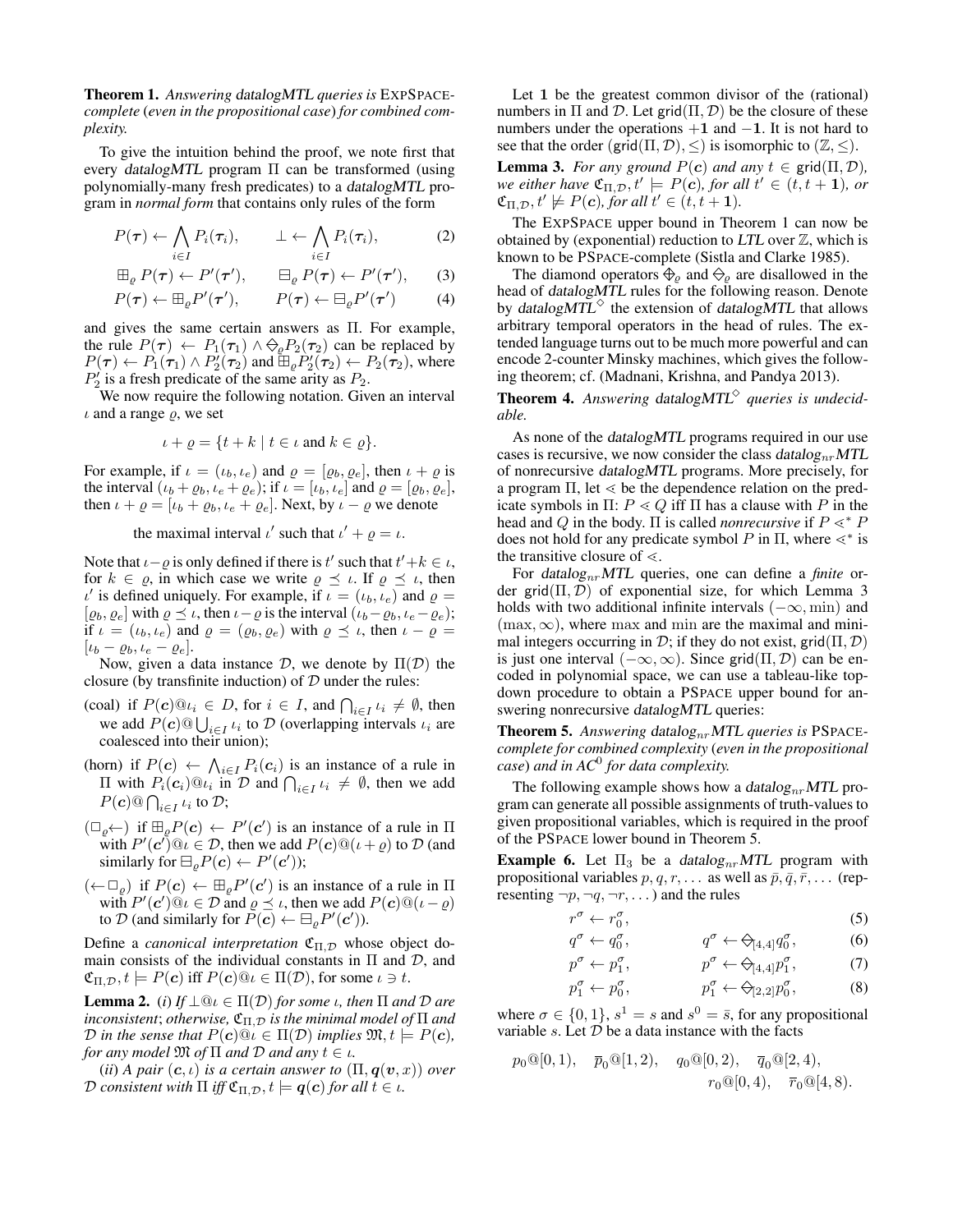The canonical model  $\mathfrak{C}_{\Pi_3,\mathcal{D}}$  is shown below, where an arrow  $(i^{\sigma})$  indicates an application of the rule  $(i)$  in  $\Pi_3$  for  $\sigma$ :



Note that the Horn fragment of the Halpern-Shoham logic  $H\mathcal{S}$  is P-complete over dense orders but undecidable over discrete ones (Bresolin et al. 2016), while the Horn fragment of LTL is P-complete without the next operator, PSPACEcomplete with the next operator, and P-complete in the nonrecursive case (even with next) over  $\mathbb Z$  (Artale et al. 2014).

# 3 Implementing datalog<sub>nr</sub> MTL in SQL

In our applications, instead of the PSPACE top-down tableau procedure we use a rewriting approach that produces an SQL query implementing a bottom-up evaluation. Namely, we rewrite a given datalog<sub>nr</sub>MTL query  $(\Pi, Q(\tau)@x)$  with Π in normal form (2)–(4) to an SQL query computing the certain answers  $(c, \iota)$  to the query with *maximal* intervals  $\iota$ .

In a nutshell, the rewriting algorithm produces SQL views that apply the rules (coal), (horn),  $(\Box_{\rho} \leftarrow)$  and  $(\leftarrow \Box_{\rho})$  above to the facts extracted from the database using mappings. The algorithm starts with tables  $P$  containing these facts and having all the temporal intervals sorted (which is usually the case for log data and mappings such as  $M$  in Section 4). Each table  $P$  is coalesced by the algorithm from (Zhou, Wang, and Zaniolo 2006) into a new table in time  $O(|P|)$ . By applying a rule  $(\Box_{\varrho} \leftarrow)$  or  $(\leftarrow \Box_{\varrho})$  to P', we construct a table P in time  $O(|\vec{P'}|)$ . The rule (horn) is applied to the tables  $P_i$ , for  $i \in I$ , by a variant of the merge join algorithm in time  $O(|I|n^{|I|}m)$ , where n is the maximum number of individual tuples in  $P_i$ ,  $i \in I$ , and m is the maximum number of interval tuples. We then form the union of the  $k$ -many tables constructed for the same  $P$ ; as the intervals in them are sorted, we obtain a sorted table for P in time  $O(|I|n^{|I|}mk)$ and then coalesce it in linear time. Observe that the time required to compute the resulting table  $P$  is polynomial in  $n$ (of degree  $|I|$ ) and linear in m, which explains linear patterns in our experiments below, where the size of individual tuples is fixed. To compute the table for the goal  $Q$ , we iterate the described procedure  $d$  times, where  $d$  is the length of the longest chain of predicates in the dependence relation  $\le$  for Π. Thus, the overall time required to compute the goal predicate  $Q$  is exponential in  $d$  and the size of  $\Pi$  itself, polynomial in  $n$  and linear in  $m$ .

# 4 Use Cases

We test the feasibility of OBDA with  $datalog_{nr}MTL$  by querying Siemens turbine log data and MesoWest weather data. First, we briefly describe these use cases.

Siemens service centres store aggregated turbine sensor data in tables such as TB\_Sensor. The data comes with (not necessarily regular) timestamps  $t_1, t_2, \ldots$ , and it is deemed that the values remain constant in every interval  $[t_i, t_{i+1})$ . Using a set of mappings, we extract from these tables a data instance containing ground facts such as

ActivePowerAbove1.5(tb0)@[12:20:48, 12:20:49), ActivePowerAbove1.5(tb0)@[12:20:49, 12:20:52), RotorSpeedAbove1500(tb0)@[12:20:48, 12:20:49), MainFlameBelow0.1(tb0)@[12:20:48, 12:20:52).

For example, the first two of them are obtained from the table TB\_Sensor using the following SQL mapping  $\mathcal{M}$ :

 $ActivePowerAbove1.5(x) \circledcirc [t_1, t_2) \leftarrow$ SELECT  $x, t_1, t_2$  FROM ( SELECT turbineId AS x, LAG(dateTime) OVER  $(w)$  AS  $t_1$ , LAG(activePower) OVER (w) AS lag\_activePower, dateTime  $AS$  t<sub>2</sub> FROM TB\_Sensor WINDOW w AS (PARTITION BY turbineId ORDER BY dateTime) ) tmp WHERE  $lag_activePower > 1.5$ 

In terms of the basic predicates above, we define more complex ones that are used in queries posed by the Siemens engineers. Below is a snippet of our  $datalog_{nr} MTL$  ontology (the complete ontology can be found in the technical report (Brandt et al. 2016)):

NormalStop $(v)$  ← CoastDown1500to200 $(v)$  ∧  $\mathcal{C}_{(0,9m]} \big[ \mathsf{CoastDown6600to1500}(v) \land$  $\kappa_{(0,2m]}(\mathsf{MainFlameOff}(v) \wedge$  $\mathcal{B}_{(0,2m]}$ ActivePowerOff $(v)\big)\big],$ 

 $\mathsf{MainFlameOff}(v) \leftarrow \boxminus_{[0s,10s]} \mathsf{MainFlameBelow0.1}(v),$ ActivePowerOff $(v) \leftarrow \boxminus_{[0s,10s]}$ MainPowerBelow0.15 $(v)$ ,

CoastDown6600to1500 $(v)$  ←

 $\boxminus_{[0s,30s]}$  RotorSpeedBelow1500 $(v)$  ∧

 $\overline{\Theta}_{(0,2m]} \boxminus_{(0,30s]}$  RotorSpeedAbove6600 $(v),$ 

CoastDown1500to200 $(v) \leftarrow$ 

 $\boxminus_{[0s,30s]}$  RotorSpeedBelow200 $(v)$  ∧

$$
\overline{\Leftrightarrow}_{(0,9m]} \boxminus_{(0,30s]} \mathsf{RotorSpeedAbove1500}(v),
$$

Normal $\mathsf{Restart}(v) \leftarrow$ 

NormalStart $(v) \wedge \bigcirc_{(0,1h)}$ NormalStop $(v)$ .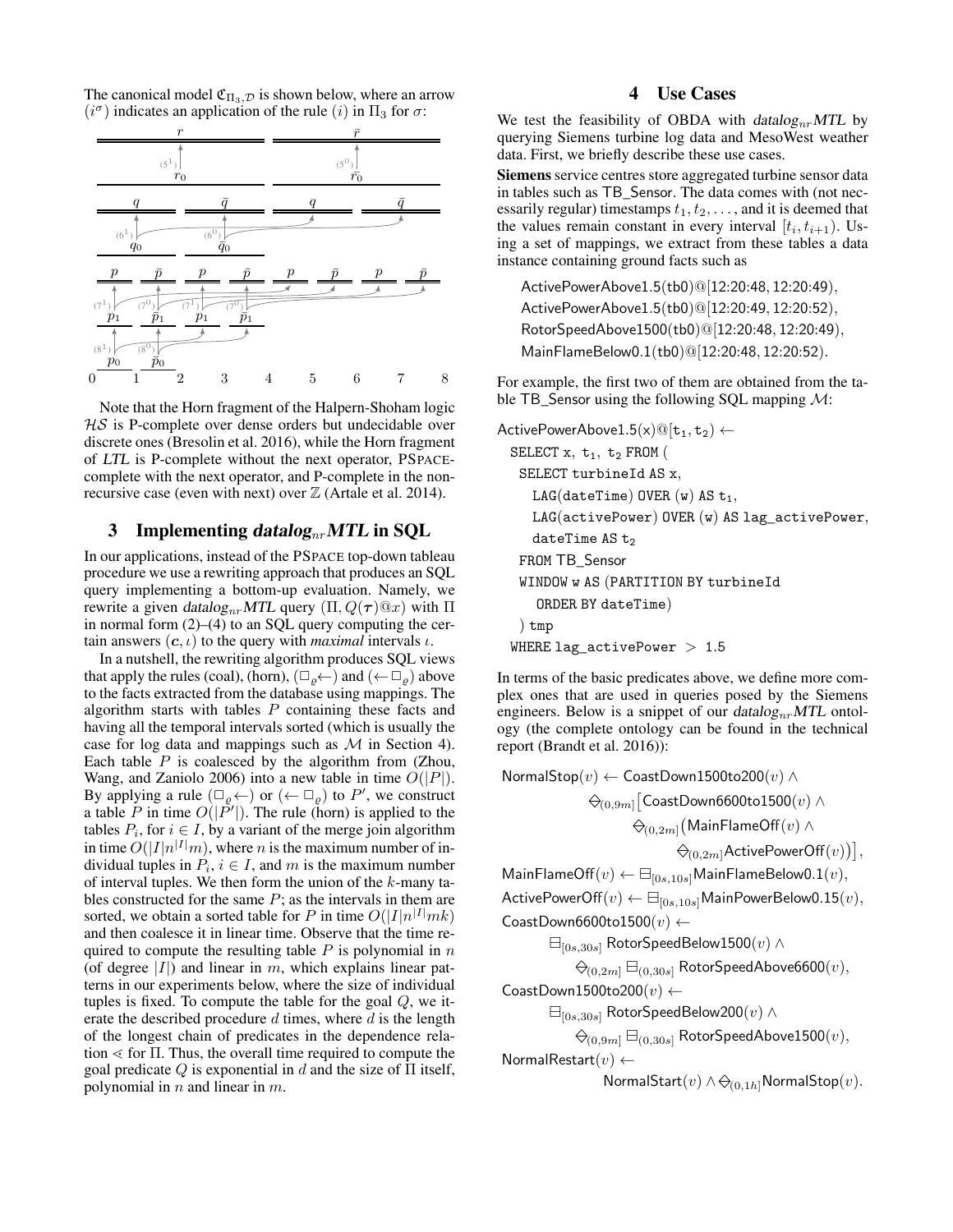MesoWest. The MesoWest<sup>1</sup> project makes publicly available historical records of the weather stations across the US showing such parameters of meteorological conditions as temperature, wind speed and direction, amount of precipitation, etc. Each station outputs its measurements with some periodicity, with the output at a time  $t_{i+1}$  containing the accumulative (e.g., for precipitation) or averaged (e.g., for wind speed) value over the interval  $(t_i, t_{i+1}]$ . The data comes in a table Weather, which looks as follows:

| stationId   | dateTime         | airTemp  | windSpeed |     | windDir   hourPrecip | $\cdots$ |
|-------------|------------------|----------|-----------|-----|----------------------|----------|
|             |                  | $\cdots$ |           |     |                      |          |
| <b>KBVY</b> | 2013-02-15;15:14 | 8        | 45        | 10  | 0.05                 |          |
| <b>KMNI</b> | 2013-02-15;15:21 | 6        | 123       | 240 |                      |          |
| <b>KBVY</b> | 2013-02-15;15:24 | 8        | 47        | 10  | 0.08                 |          |
| <b>KMNI</b> | 2013-02-15:15:31 | 6.7      | 119       | 220 |                      |          |
|             |                  | .        |           |     |                      |          |

One more table, Metadata, provides some atemporal meta information about the stations:

| stationId                  | county         | state                                                                             | latitude | longitude |  |
|----------------------------|----------------|-----------------------------------------------------------------------------------|----------|-----------|--|
| <b>KBVY</b><br><b>KMNI</b> | Essex<br>Essex | Massachusetts   42.58361   -70.91639<br>Massachusetts   33.58333   -80.21667<br>. |          |           |  |

The monitoring and historical analysis of the weather involves answering queries such as 'find showery counties, where one station observes precipitation at the moment, while another one does not, but observed precipitation 30 minutes ago'.

We use SQL mappings over the Weather table similar to those in the Siemens case to obtain ground atoms such as

> NorthWind(KBVY)@(15:14, 15:24], HurricaneForceWind(KMNI)@(15:21, 15:31], Precipitation(KBVY)@(15:14, 15:24], TempAbove0(KBVY)@(15:14, 15:24], TempAbove0(KMNI)@(15:21, 15:31]

(according to the standard definition, the hurricane force wind is above 118 km/h). On the other hand, mappings to the Metadata table provide atoms such as

LocatedInCounty(KBVY, Essex)@(−∞, ∞), LocatedInState(KBVY, Massachusetts)@(−∞, ∞).

Our ontology contains definitions of various meteorological terms; a few examples are given below:

ShoweryCounty $(v) \leftarrow$  LocatedInCounty $(u_1, v) \wedge$ LocatedInCounty $(u_2, v) \wedge$  Precipitation $(u_1) \wedge$ NoPrecipitation $(u_2) \wedge \ominus_{(0,30m]}$ Precipitation $(u_2)$ ,  $\boxminus_{[0,1h]}$  Hurricane $(v) \leftarrow \boxminus_{[0,1h]}$ HurricaneForceWind $(v)$ , HurricaneAffectedState $(v) \leftarrow$  LocatedInState $(u, v) \wedge$ Hurricane $(u)$ ,  $\boxminus$ <sub>[0,24h</sub>] ExcessiveHeat $(v)$  ←  $\boxminus$ <sub>[0,24h</sub>] TempAbove24 $(v)$  ∧

 $\bigcirc_{[0,24h]}$ TempAbove41 $(v)$ ,

HeatAffectedCounty $(v) \leftarrow$  LocatedInCounty $(u, v) \wedge$ 

ExcessiveHeat $(u)$ ,

CyclonePatternState $(v) \leftarrow$  LocatedInState $(u_1, v) \wedge$ 

LocatedInState( $u_2, v$ ) ∧ LocatedInState( $u_3, v$ ) ∧

LocatedInState( $u_4, v$ ) ∧ EastWind( $u_1$ ) ∧

NorthWind( $u_2$ ) ∧ WestWind( $u_3$ ) ∧ SouthWind( $u_4$ ).

# 5 Experiments

To evaluate the performance of the SQL queries produced by the datalog<sub>nr</sub>MTL rewriting algorithm outlined above, we developed two benchmarks for our use cases. We ran the experiments on an HP Proliant server with 24 Intel Xeon CPUs (@3.47GHz), 106GB of RAM and five 1TB 15K RPM HD. We used PostgreSQL as a database engine. The maximum physical memory consumption in our experiments was 12.9GB.

Siemens provided us with a sample of data for one running turbine, which we denote by tb0, over 4 days in the form of the table TB\_Sensor. The data table was rather sparse, containing a lot of nulls, because different sensors recorded data at different frequencies. For example, ActivePower arrived most frequently with average periodicity of 7 seconds, whereas the values for the field MainFlame arrived most rarely, every 1 minute on average. We replicated this sample to imitate the data for one turbine over 10 different periods ranging from 32 to 320 months. The statistics of the data sets is given in Table 1a. With a timeout of 30 minutes, we evaluated four queries ActivePowerTrip(tb0)@x, NormalStart(tb0)@x, NormalStop(tb0)@x, and NormalRestart(tb0)@x. The execution times are given in the picture below, which shows their linear growth in the number of months and, consequently, in the size of data (confirming theoretical results since we deal with a single turbine).



Note that the normal restart (start) query timeouts on the data for more than 15 (respectively, 20) years, which is more than enough for the monitoring and diagnostics tasks at Siemens, where the two most common application scenarios for sensor data analytics are daily monitoring (that is, analytics of high-frequency data of the previous 24 hours) and fleet-level analytics of key-performance indicators over one year. In both cases, the computation time of the results is far less a crucial cost factor than the lead-time for data preparation.

MesoWest. In contrast to the Siemens case, the weather tables contain very few nulls. Normally, the data values arrive with periodicity from 1 to 20 minutes. We tested

<sup>1</sup>http://mesowest.utah.edu/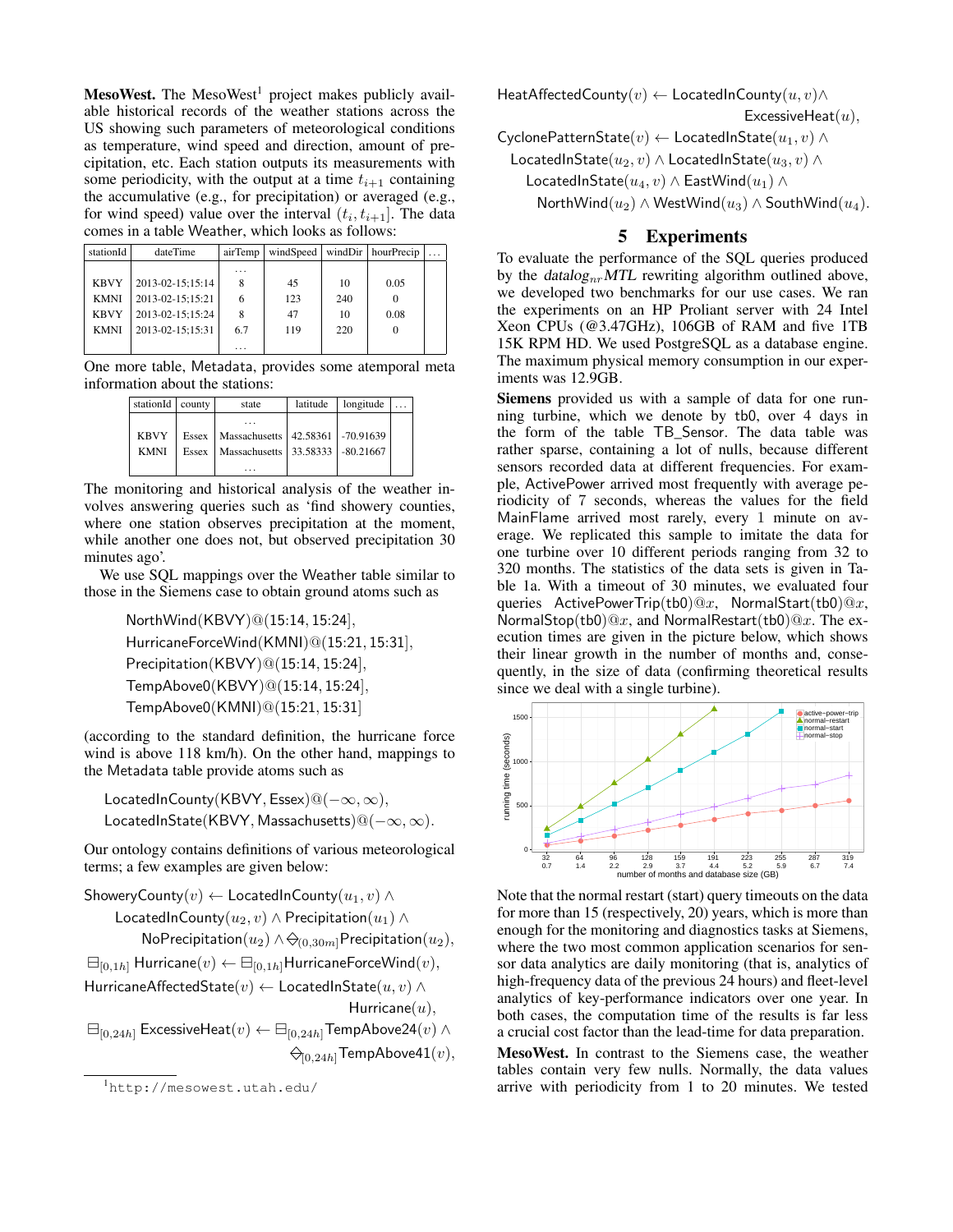| $#$ months                                                                   |  |  |  |  | $32   64   96   128   159   191   223   255   287   320$ |
|------------------------------------------------------------------------------|--|--|--|--|----------------------------------------------------------|
| raw size (GB) 0.7 1.4 2.2 2.9 3.7 4.4 5.2 5.9 6.7 7.4                        |  |  |  |  |                                                          |
| total size (GB)   1.0   2.0   3.0   4.0   5.0   6.0   7.0   8.0   9.0   10.0 |  |  |  |  |                                                          |

(a) Siemens data for one turbine.

| # years                                                                                                              |  |  | $4 \mid 5 \mid 6 \mid 7 \mid 8 \mid$ |  |  |
|----------------------------------------------------------------------------------------------------------------------|--|--|--------------------------------------|--|--|
| raw size (GB) $\vert 0.3 \vert 0.8 \vert 1.4 \vert 2.0 \vert 2.7 \vert 3.7 \vert 4.9 \vert 6.1 \vert 7.7 \vert 11.0$ |  |  |                                      |  |  |
| total size (GB)   0.4   1.1   2.0   2.9   3.9   5.4   7.1   8.9   11.0   14.0                                        |  |  |                                      |  |  |

(b) NY weather stations from 2005 to 2014.

| # states          |       |     |                  |                   | 10   |           | 14            |                | 19        |
|-------------------|-------|-----|------------------|-------------------|------|-----------|---------------|----------------|-----------|
| names             | DE.GA |     | $+NY$ +MD +NJ,RI | $+MA, CT$ +LA, VT |      | $+ME. WV$ | $+$ NH.NC $+$ | $+$ MS, SC, ND | $+$ KY.SD |
| raw size (GB)     |       |     |                  |                   | 0. I |           | 8.1           | 9.2            | 10.0      |
| total size $(GB)$ | 2.0   | 4.1 | 6.5              | 8.6               | 10.0 | 12.0      | 14.0          | 16.0           | 18.0      |

(c) Weather data for 1–19 states in 2012.

#### Table 1: The size of the data sets used in the experiments.

Raw size: the size of the data itself stored in PostgreSQL reported by the pg\_relation\_size function.

Total size: the size of the total data (including the index) stored in PostgreSQL reported by the pq\_total\_relation\_size function.

the performance of our algorithm by increasing  $(i)$  the temporal span (with some necessary increase of the spatial spread) and  $(ii)$  the geographical spread of data. For  $(i)$ , we took the New York state data for the 10 continuous periods between 2005 and 2014; see Table 1b. As each year around 70 new weather stations were added, our 10 data samples increase more than linearly in size. For  $(ii)$ , we fixed the time period of one year (2012) and linearly increased the data from 1 to 19 states (NY, NJ, MD, DE, GA, RI, MA, CT, LA, VT, ME, WV, NH, NC, MS, SC, ND, KY, SD); see Table 1c. In both cases, with a timeout of 30 minutes, we executed four  $datalog_{nr} MTL$  queries ShoweryCounty $(v)@x$ , HurricaneAffectedState(NY) $@x$ , HeatAffectedCounty $(v)@x$ , CyclonePatternState(NY) $@x$ . The execution times are given in the pictures below (depending on the number of years in the first case and the number of states in the second):



In the experiment  $(i)$ , we observe a mild non-linear dependency (the growth is even closer to linear if measured in the size of the data sets, as 70 new stations are added each year on average). The experiment  $(ii)$  exhibits linear behaviour even though about 500 stations are added in each new data set. The linear behaviour in that case can be explained by the fact that the data can be naturally partitioned into 'chunks' according to the location states of the stations so that the chunks are independent in the sense that, for any query Q and chunks  $\mathcal D$  and  $\mathcal D'$ , we have  $Q(D \cup D') = Q(D) \cup Q(D')$ . Such linear per-

formance is then realised by PostgreSQL taking advantage of proper indexes over individuals and intervals. Note that the cyclone pattern state query is most expensive because its definition includes a join of four atoms for winds in four directions, each with a large volume of instances.



Overall, the results of the experiments look very encouraging: our datalog<sub>nr</sub>MTL query rewriting algorithm produces SQL queries that are executable by a standard database engine PostgreSQL in acceptable time over large sets of real-world temporal data of up to 11GB. The relatively challenging queries such as NormalRestart and CyclonePatternState require a large number of temporal joins, which turn out to be rather expensive. One promising optimisation could be to employ distributed computing techniques to further exploit spatial/temporal partitions.

## 6 Conclusions and Future Work

To facilitate access to sensor temporal data with the aim of monitoring and diagnostics, we suggested the ontology language datalogMTL, a combination of datalog with the Horn fragment of the metric temporal logic MTL. We showed that answering datalogMTL queries is EXPSPACE-complete for combined complexity, but becomes undecidable if the diamond operators are allowed in the head of rules. We also proved that answering nonrecursive datalogMTL queries is PSPACE-complete for combined complexity and in  $AC^0$ for data complexity. We tested feasibility and efficiency of OBDA with  $datalog_{nr} MTL$  on two real-world use cases